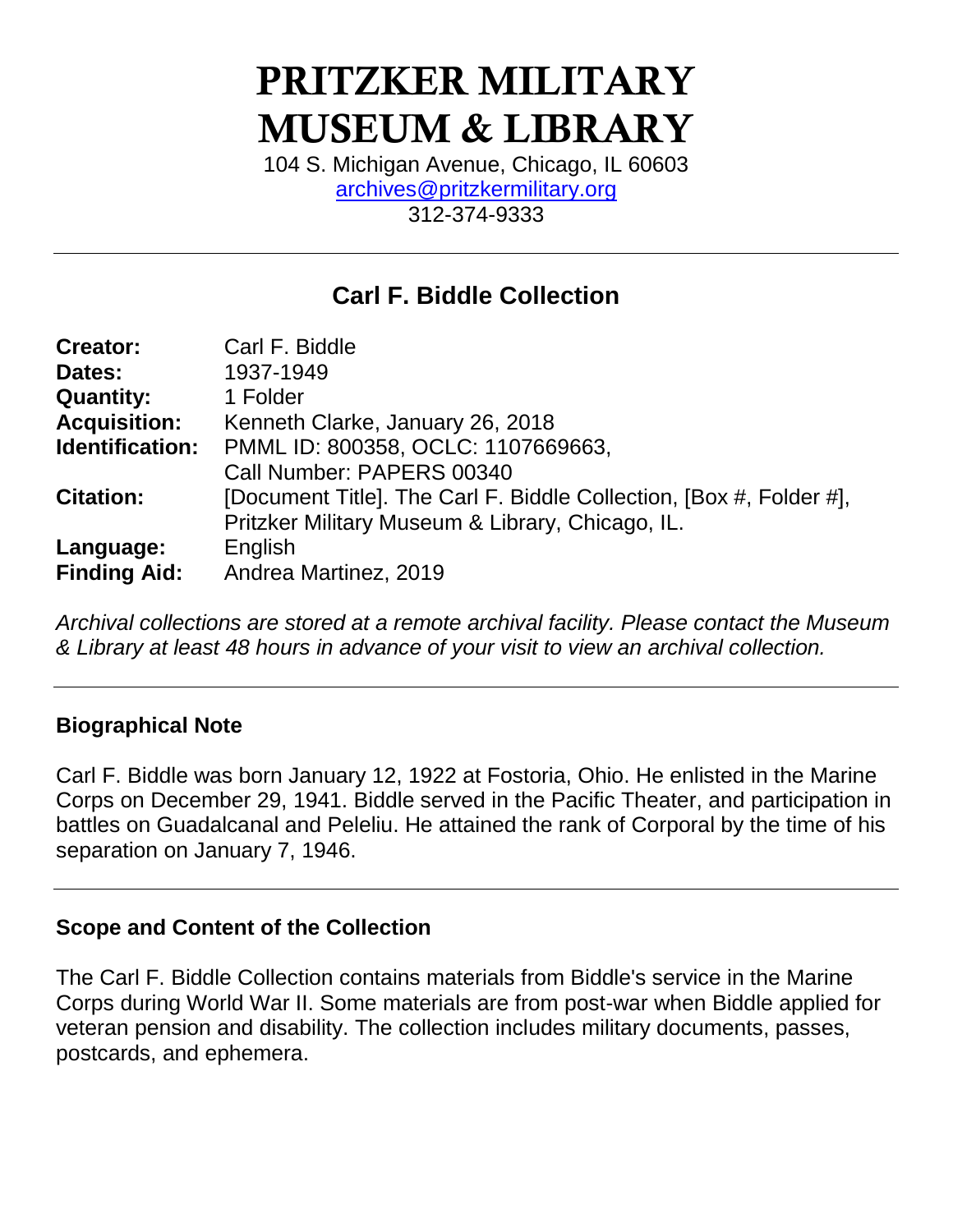#### **Arrangement**

The collection arrived in no discernable order. PMML staff have organized the collection by item type, then chronologically.

## **Rights**

Copyrights held by Kenneth Clarke were transferred to the Pritzker Military Museum & Library. All other rights are held by the author or publisher. Users assume responsibility for following copyright laws as established by US Code Title 17.

#### **Separations**

| <b>Item ID</b> | <b>Call Number</b> | <b>Description</b>                                                                                                                                   | Location |
|----------------|--------------------|------------------------------------------------------------------------------------------------------------------------------------------------------|----------|
| 800358021      |                    | Long green wool overcoat with 1st Marine<br>Division SSI; Corporal Chevron insignia;<br>single service stripe                                        |          |
| 800358022      |                    | Green wool jacket with 1st Marine Division<br>SSI; Corporal chevron insignia; single<br>service stripe; two ribbon bars; Marine<br>Corps collar pins |          |
| 800358023      |                    | Tan button-down shirt                                                                                                                                |          |
| 800358024      |                    | Green wool pants                                                                                                                                     |          |

## **Key Subjects**

This collection is indexed under the following headings in the Library's online catalog. Researchers interested in materials about related topics, persons, or places should search the catalog using these subject headings.

#### **Subjects**

Europa (Ship : 1930-1961) United States. Marine Corps. United States. Marine Corps. Marine Division, 1st. World War, 1939-1945.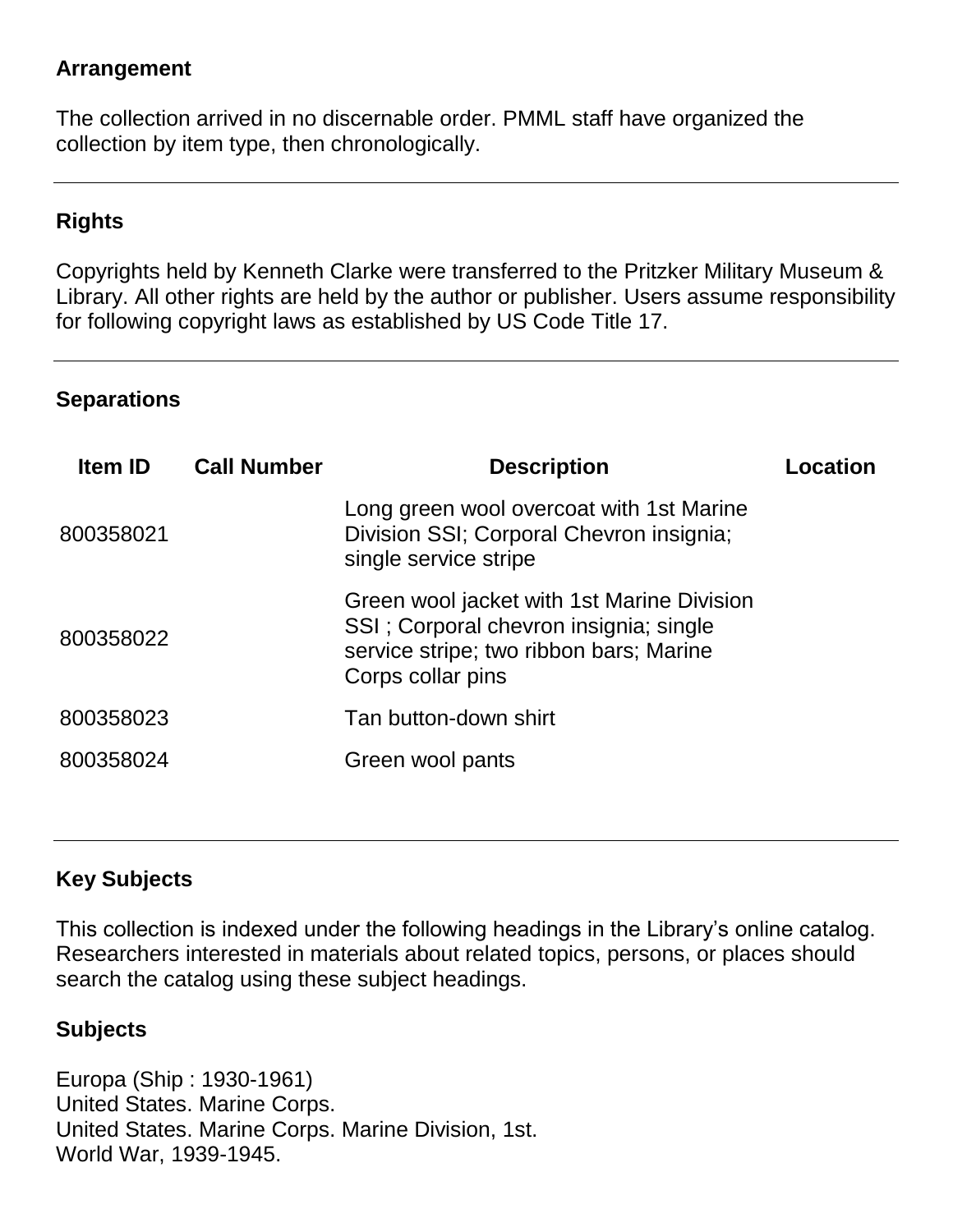## **Container List**

| Box       | <b>Folder</b> | Item ID#  | <b>Title</b>                                                                                                | <b>Dates</b>           |
|-----------|---------------|-----------|-------------------------------------------------------------------------------------------------------------|------------------------|
| <b>SM</b> | 1             |           | <b>Carl F. Biddle Collection</b>                                                                            | 1937-<br>1949,<br>u.d. |
|           |               | 800358001 | Souvenir photograph of koala, "Koala<br>Park, Sydney"                                                       | u.d.                   |
|           |               | 800358002 | Souvenir photograph of two koalas,<br>"Koala Park, Sydney"                                                  | u.d.                   |
|           |               | 800358003 | Souvenir photograph of emu, "Koala<br>Park, Sydney"                                                         | u.d.                   |
|           |               | 800358004 | Blank postcard of St Patrick's Cathedral,<br>Melbourne                                                      | u.d.                   |
|           |               | 800358005 | Blank postcard of the Yarra at Princes<br>Bridge, Melbourne                                                 | u.d.                   |
|           |               | 800358006 | <b>Blank postcard of Collins Street,</b><br>Melbourne                                                       | u.d.                   |
|           |               | 800358007 | <b>Blank postcard of Queen Victoria</b><br>Gardens, Melbourne                                               | u.d.                   |
|           |               | 800358008 | <b>Blank postcard of Finders Street Station</b><br>and Approach to the Shrine, Melbourne                    | u.d.                   |
|           |               | 800358009 | Blank post card of the SS Europa                                                                            | u.d                    |
|           |               | 800358010 | <b>First Marine Division Christmas/New</b><br>Year's card, signed with addresses from<br>men in unit        | u.d.                   |
|           |               | 800358011 | Note that allows Biddle to receive Liberty<br>card                                                          | u.d.                   |
|           |               | 800358012 | Multiple passes/cards taped to<br>scrapbook page: Crew Mess Pass;<br>Authorized Liberty pass; Short poem "O | u.d.,<br>7/2/1942      |